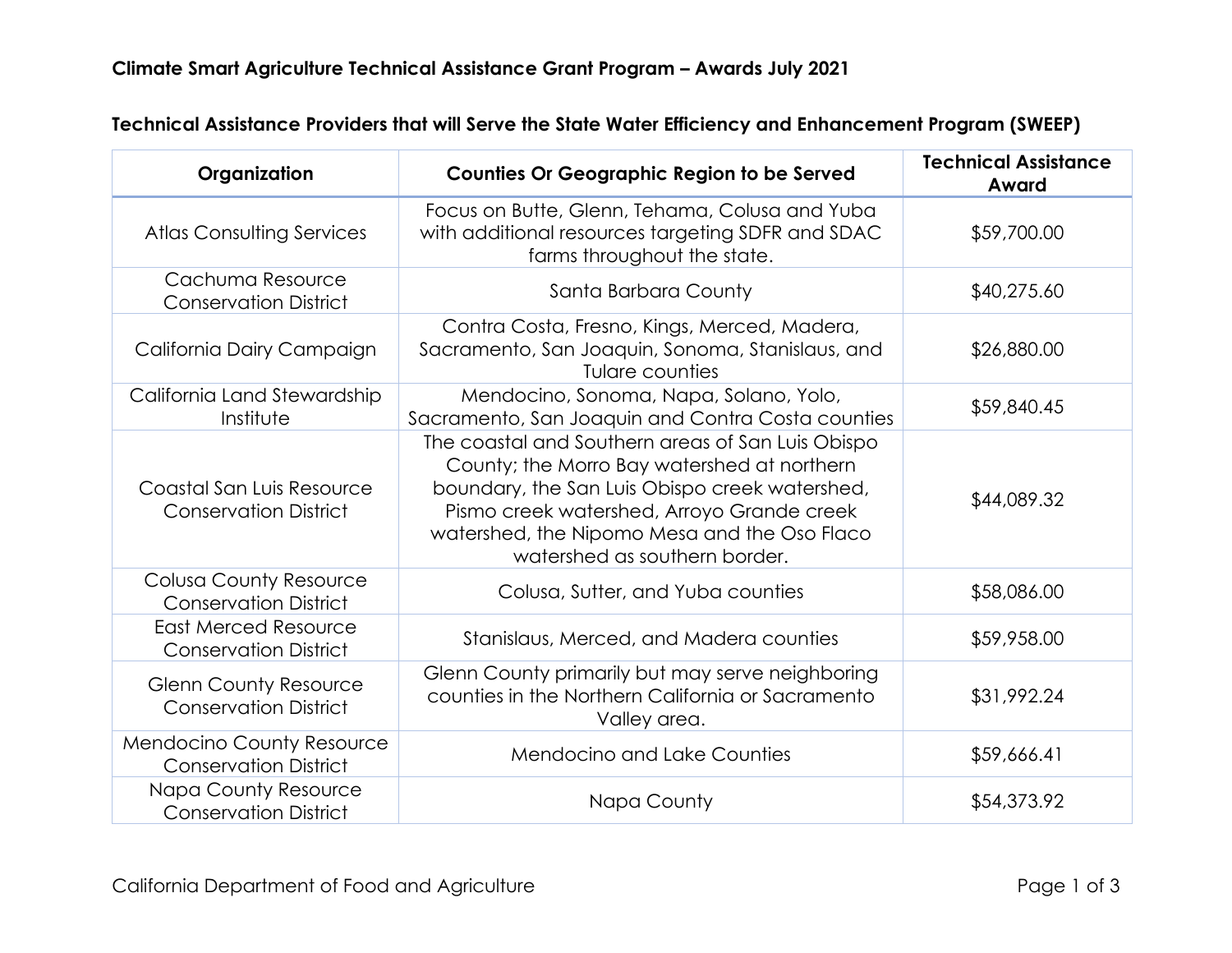| Organization                                                                                                                                   | <b>Counties Or Geographic Region to be Served</b>                                                                                                                                                                                                                                                        | <b>Technical Assistance</b><br>Award |
|------------------------------------------------------------------------------------------------------------------------------------------------|----------------------------------------------------------------------------------------------------------------------------------------------------------------------------------------------------------------------------------------------------------------------------------------------------------|--------------------------------------|
| <b>RCD Tehama County</b>                                                                                                                       | Primarily Tehama, Shasta, Butte and Glenn counties.<br>Will also assist in Modoc, Siskiyou and Lassen if<br>technical assistance resources are not are not<br>available in those counties.                                                                                                               | \$60,000.00                          |
| <b>Resource Conservation</b><br>District of Monterey County                                                                                    | Monterey, San Benito, and South Santa Clara<br>counties                                                                                                                                                                                                                                                  | \$36,787.80                          |
| <b>Resource Conservation</b><br>District of Santa Cruz County                                                                                  | Santa Cruz and northern Monterey Counties, focusing<br>on the Pajaro Valley Basin and Las Lomas area.                                                                                                                                                                                                    | \$59,381.98                          |
| Sacramento County Farm<br><b>Bureau</b>                                                                                                        | Sacramento County; will offer workshops to the<br>greater Sacramento area to attend virtually                                                                                                                                                                                                            | \$26,280.00                          |
| San Joaquin Farm Bureau<br>Federation                                                                                                          | San Joaquin County; open to assist other farmers in<br>the surrounding counties, as needed.                                                                                                                                                                                                              | \$60,000.00                          |
| The Regents of the University<br>of California                                                                                                 | Santa Clara and San Benito Counties                                                                                                                                                                                                                                                                      | \$59,999.90                          |
| <b>UCCE Imperial County</b>                                                                                                                    | Imperial, Riverside, and San Diego Counties                                                                                                                                                                                                                                                              | \$42,013.00                          |
| University of California<br>Cooperative Extension,<br>Sonoma County                                                                            | Sonoma, Marin, and Mendocino Counties                                                                                                                                                                                                                                                                    | \$59,903.75                          |
| University of California-<br>Division of Agriculture and<br>Natural Resources- Kearney<br>Agricultural Research and<br><b>Extension Center</b> | Del Norte, Siskiyou, Modoc, Humboldt, Trinity, Shasta,<br>Lassen, Tehama, Plumas, Mendocino, Glenn, Butte,<br>Lake, Colusa, Sutter, Nevada, Yuba, Sierra, Yolo,<br>Placer, El Dorado. With more emphasis on the<br>counties that are not served by ANR Climate Smart<br>Community Education Specialists. | \$59,951.00                          |